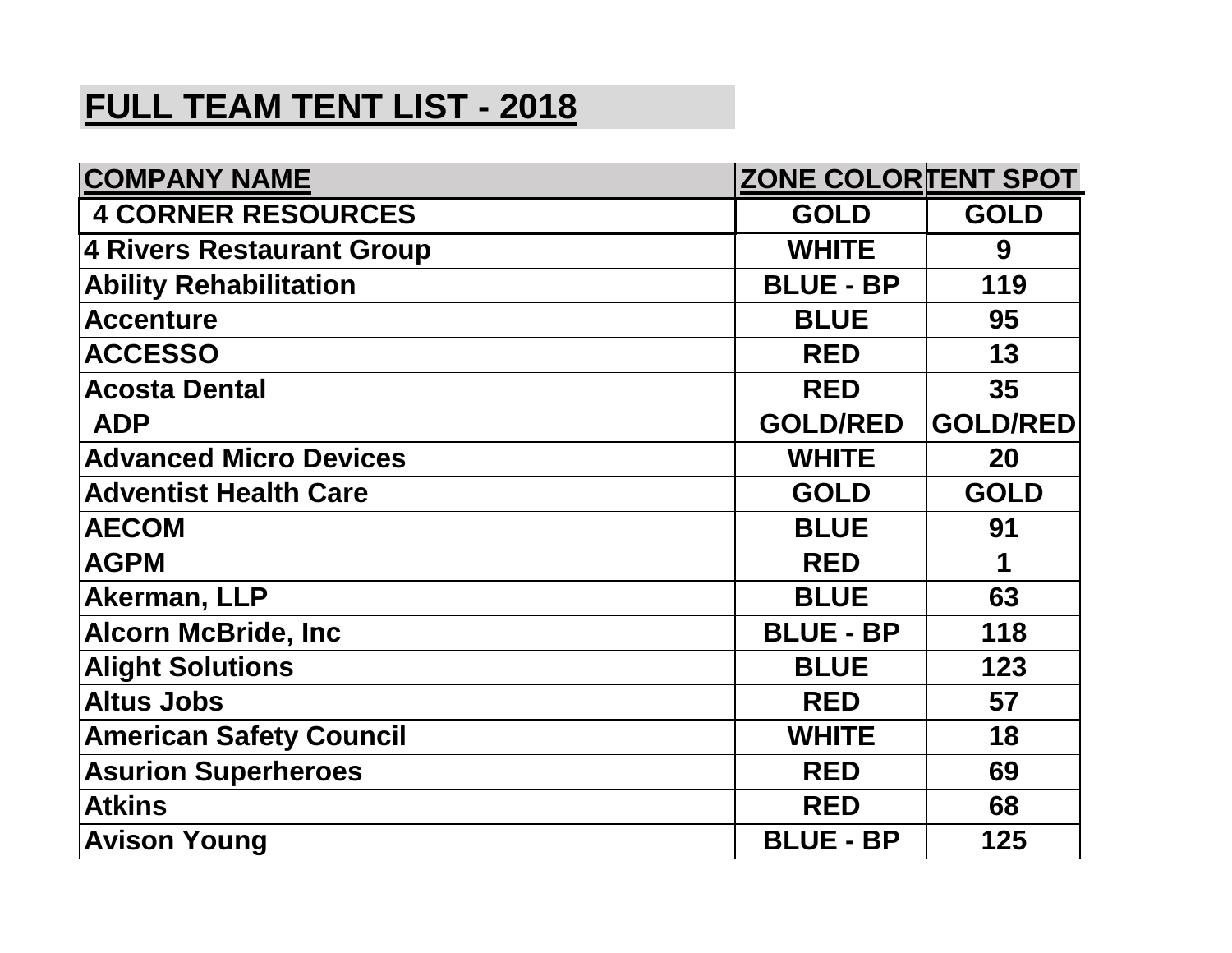| <b>Baker Barrios Architects</b>                    | <b>BLUE</b>      | 102            |
|----------------------------------------------------|------------------|----------------|
| <b>Baker Hostetler</b>                             | <b>BLUE</b>      | 62             |
| <b>Bank of America / Merrill Lynch</b>             | <b>BLUE</b>      | 47             |
| <b>BDO</b>                                         | <b>GOLD</b>      | <b>GOLD</b>    |
| Bell & Roper, P.A.                                 | <b>BLUE</b>      | 19             |
| <b>Bloem</b>                                       | <b>BLUE - BP</b> | 112            |
| <b>Booking.com</b>                                 | <b>BLUE</b>      | 38             |
| <b>BOS Orlando</b>                                 | <b>WHITE</b>     | 10             |
| <b>BROOKS</b>                                      | <b>GOLD</b>      | <b>GOLD</b>    |
| <b>Builders FirstSource</b>                        | <b>RED</b>       | 43             |
| <b>C &amp; B Electrical Contractors of Florida</b> | <b>RED</b>       | 72             |
| <b>C N A FLORIDA BRANCH</b>                        | <b>RED</b>       | 2 <sup>1</sup> |
| <b>CenterState Bank</b>                            | <b>BLUE</b>      | 72             |
| <b>CFBLA (Akerman LLP)</b>                         | <b>WHITE</b>     | 11             |
| <b>Charlan Brock &amp; Associates</b>              | <b>WHITE</b>     | 13             |
| <b>Charles Schwab</b>                              | <b>BLUE</b>      | 52             |
| <b>Children's Home Society of Florida</b>          | <b>BLUE</b>      | 90             |
| <b>CITY BEVERAGES</b>                              | <b>GOLD</b>      | <b>GOLD</b>    |
| <b>City of Casselberry</b>                         | <b>BLUE</b>      | 5              |
| <b>City of Orlando</b>                             | <b>BLUE - BP</b> | 116            |
| <b>City of St. Cloud</b>                           | <b>BLUE</b>      | 80             |
| <b>Cole Engineering Services, Inc.</b>             | <b>BLUE</b>      | 73             |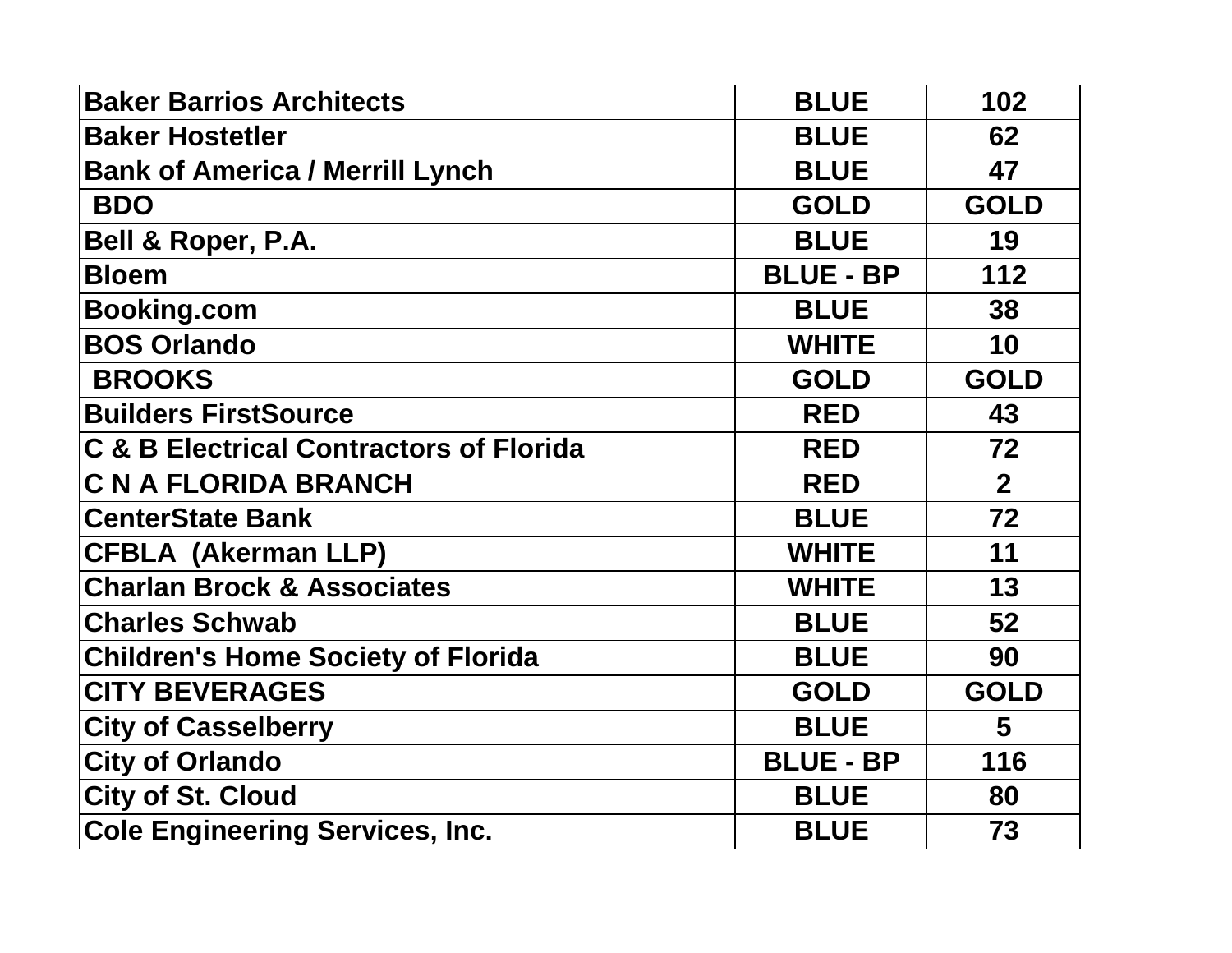| <b>COLLABORATEMD</b>                                       | <b>RED</b>       | 39          |
|------------------------------------------------------------|------------------|-------------|
| <b>Colliers International</b>                              | <b>BLUE</b>      | 103         |
| <b>Comprehensive Engineering Services, Inc.</b>            | <b>RED</b>       | 41          |
| <b>ConnectCrew</b>                                         | <b>BLUE - BP</b> | 115         |
| <b>Convergys</b>                                           | <b>BLUE</b>      | 84          |
| <b>CORA Physical Therapy</b>                               | <b>BLUE</b>      | 100         |
| <b>CORKCICLE</b>                                           | <b>BLUE</b>      | 88          |
| CPH, Inc.                                                  | <b>BLUE</b>      | 75          |
| <b>Crawford Thomas Recruiting</b>                          | <b>RED</b>       | 63          |
| <b>Create Your Nature</b>                                  | <b>WHITE</b>     | 25          |
| <b>Crossman &amp; Company</b>                              | <b>BLUE</b>      | 59          |
| <b>CRU</b>                                                 | <b>GOLD</b>      | <b>GOLD</b> |
| <b>Crum &amp; Forster</b>                                  | <b>BLUE</b>      | 83          |
| <b>Crummer</b>                                             | <b>BLUE</b>      | 65          |
| <b>Cubic</b>                                               | <b>BLUE</b>      | 6           |
| <b>Cuhaci &amp; Peterson Architects Engineers Planners</b> | <b>BLUE</b>      | 109         |
| <b>Czarnowski Display</b>                                  | <b>BLUE - BP</b> | 120         |
| <b>DARDEN</b>                                              | <b>BLUE</b>      | <b>BLUE</b> |
| <b>David Weekley Homes</b>                                 | <b>BLUE</b>      | 32          |
| <b>Dean Mead</b>                                           | <b>WHITE</b>     | 30          |
| Dean, Ringers, Morgan & Lawton, P.A.                       | <b>RED</b>       | 33          |
| <b>Deloitte USDC</b>                                       | <b>BLUE</b>      | 64          |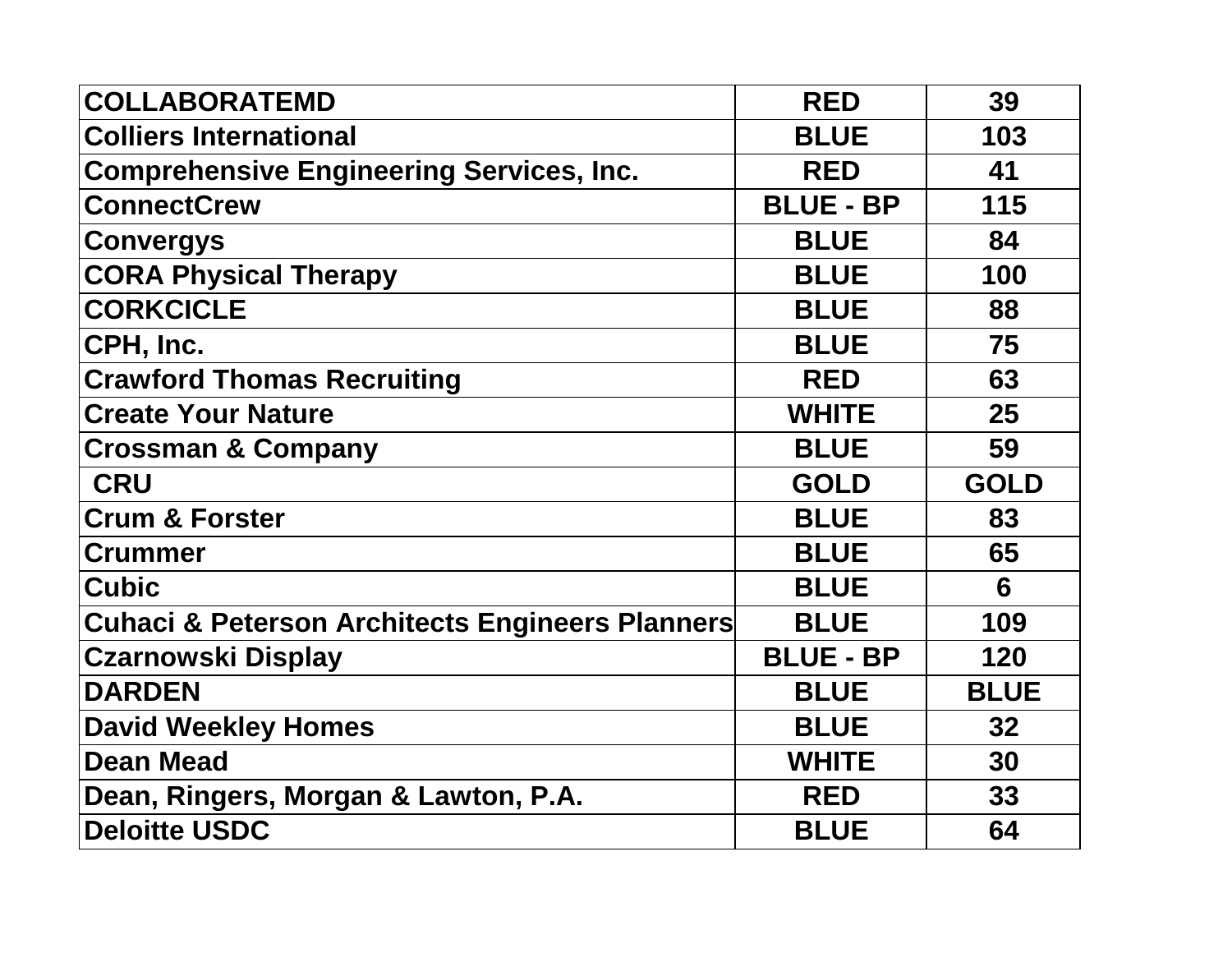| <b>Diabetes &amp; Endocrine Center of Orlando</b> | <b>RED</b>       | 70                      |
|---------------------------------------------------|------------------|-------------------------|
| Dr. Phillips Center for the Performing Arts       | <b>RED</b>       | 65                      |
| <b>E Sciences, Incorporated</b>                   | <b>WHITE</b>     | 19                      |
| <b>Emerson/Jones Homes</b>                        | <b>BLUE</b>      | 30                      |
| <b>Enterfusion</b>                                | <b>WHITE</b>     | $\overline{\mathbf{7}}$ |
| <b>Entertainment Benefits Group</b>               | <b>RED</b>       | 27                      |
| <b>Eola Technology Partners</b>                   | <b>BLUE</b>      | 28                      |
| <b>Epoch Residential</b>                          | <b>WHITE</b>     | 8                       |
| <b>EquityPro, LLC</b>                             | <b>BLUE</b>      | 42                      |
| <b>EXP</b>                                        | <b>RED</b>       | 36                      |
| <b>Expedia, Inc</b>                               | <b>BLUE - BP</b> | 111                     |
| <b>FedEx</b>                                      | <b>BLUE</b>      | 1                       |
| <b>FedEx</b>                                      | <b>BLUE</b>      | 1a/1b                   |
| <b>Finastra</b>                                   | <b>BLUE</b>      | 13                      |
| <b>FINFROCK</b>                                   | <b>WHITE</b>     | 15                      |
| <b>FLORIDA HOSPITAL</b>                           | <b>GOLD</b>      | <b>GOLD</b>             |
|                                                   |                  |                         |
| <b>Florida League of Cities</b>                   | <b>BLUE</b>      | 24                      |
| <b>Florida Virtual School</b>                     | <b>RED</b>       | 28                      |
| <b>Four Seasons Resort Orlando</b>                | <b>RED</b>       | 25                      |
| <b>FRONTLINE INSURANCE</b>                        | <b>GOLD</b>      | <b>GOLD</b>             |
| <b>Full Sail University</b>                       | <b>WHITE</b>     | 17                      |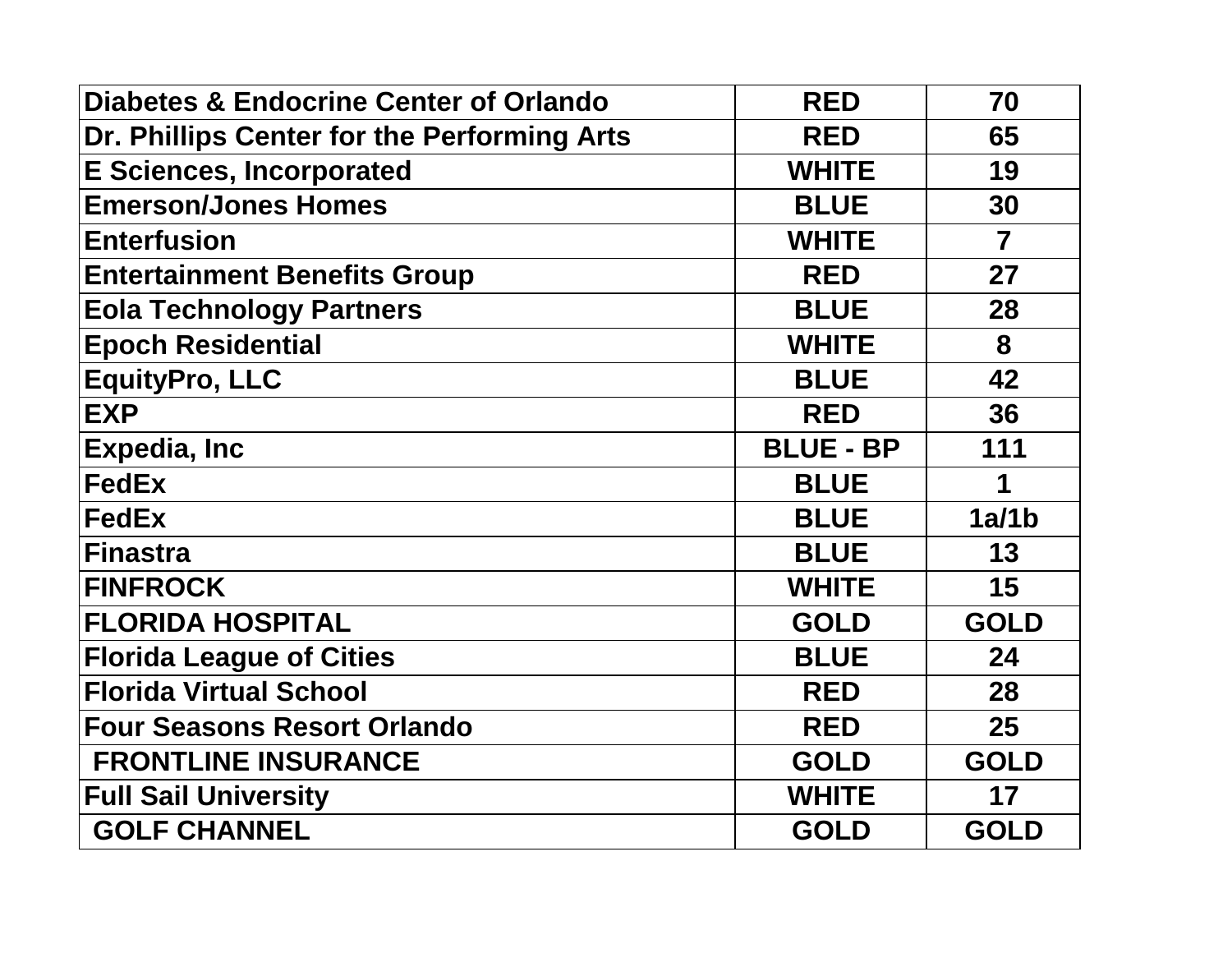| <b>Goodwill Industries of Central Florida</b> | <b>WHITE</b>     | 12             |
|-----------------------------------------------|------------------|----------------|
| GrayRobinson, P.A.                            | <b>BLUE</b>      | 61             |
| <b>Greenberg Traurig PA</b>                   | <b>RED</b>       | 38             |
| <b>GREENSPOON MARDER</b>                      | <b>GOLD</b>      | <b>GOLD</b>    |
| <b>H.J. High Construction</b>                 | <b>BLUE - BP</b> | 122            |
| <b>H2 IT Solutions</b>                        | <b>BLUE</b>      | 29             |
| <b>Halcyon Underwriters</b>                   | <b>BLUE - BP</b> | 117            |
| <b>Hannover Re</b>                            | <b>BLUE</b>      | 71             |
| <b>HCS Healthcare</b>                         | <b>WHITE</b>     | $5\phantom{1}$ |
| <b>HD Supply</b>                              | <b>BLUE</b>      | 11             |
| <b>HDR Engineering, Inc.</b>                  | <b>WHITE</b>     | 24             |
| <b>HFF</b>                                    | <b>BLUE</b>      | 34             |
| <b>HHCP Architects</b>                        | <b>BLUE - BP</b> | 123            |
|                                               |                  |                |
| <b>Hilton Grand Vacations</b>                 | <b>RED</b>       | 21, 22, 23     |
| <b>HNTB Corporation</b>                       | <b>RED</b>       | 46             |
| <b>Holland &amp; Knight</b>                   | <b>RED</b>       | 54             |
| <b>Houghton Mifflin Harcourt</b>              | <b>BLUE</b>      | 43             |
| <b>Hubbard Construction Company</b>           | <b>BLUE</b>      | 50             |
| <b>Humana</b>                                 | <b>BLUE</b>      | 98             |
| <b>HUNTER VISION</b>                          | <b>BLUE</b>      | <b>BLUE</b>    |
| <b>I-4 Ultimate Project</b>                   | <b>RED</b>       | 12             |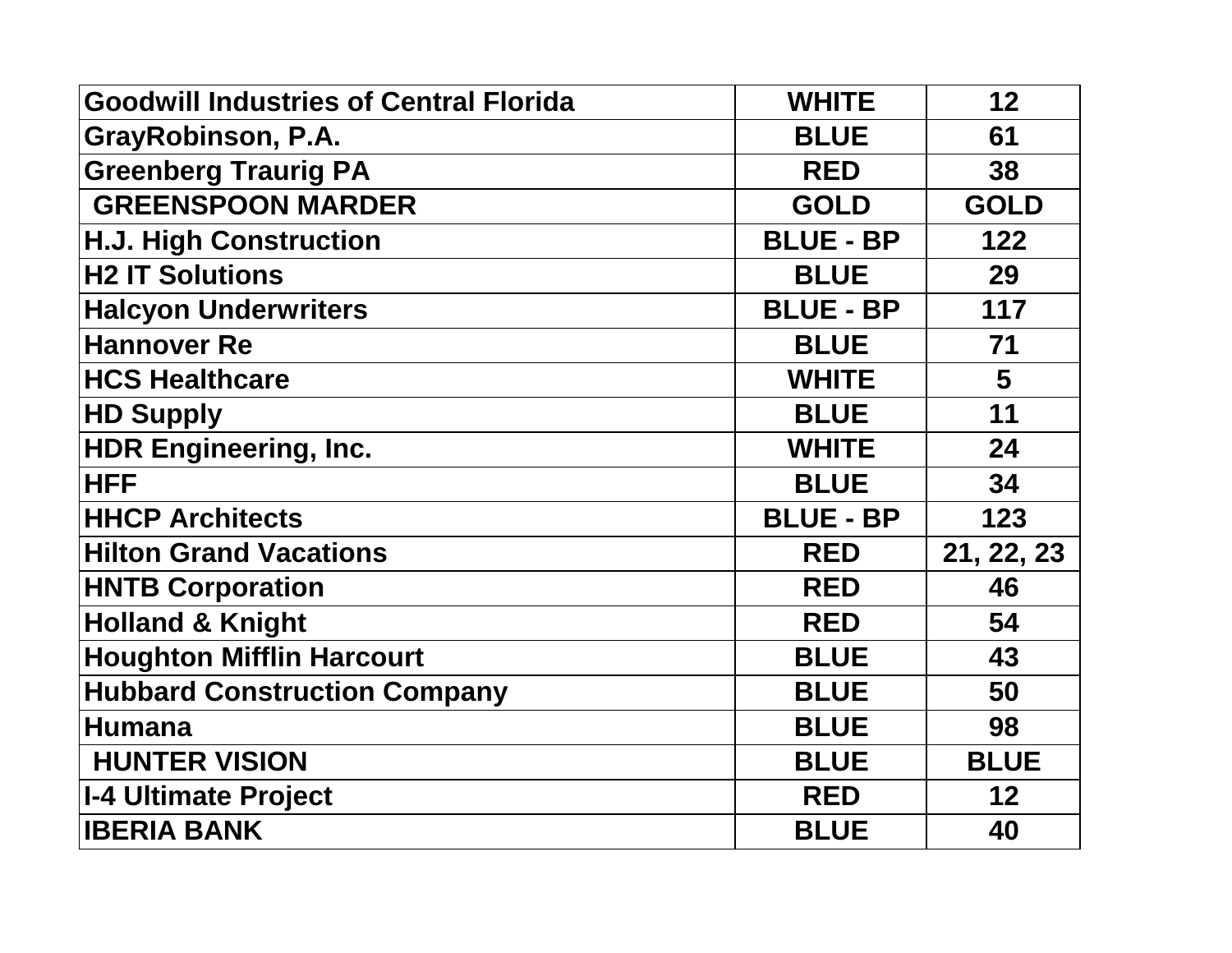| <b>I-CON Systems Holdings, LLC</b>      | <b>BLUE</b>  | 17                      |
|-----------------------------------------|--------------|-------------------------|
| <b>IOA</b>                              | <b>GOLD</b>  | <b>GOLD</b>             |
| <b>Jackson Healthcare</b>               | <b>RED</b>   | 18                      |
| <b>JBT Corporation</b>                  | <b>WHITE</b> | 21                      |
| Jeremiah's Italian Ice                  | <b>RED</b>   | 11                      |
| <b>Jet Blue</b>                         | <b>BLUE</b>  | 78                      |
| <b>JLL</b>                              | <b>BLUE</b>  | 57                      |
| <b>JPMorgan Chase</b>                   | <b>BLUE</b>  | 39                      |
| <b>Kavaliro</b>                         | <b>BLUE</b>  | 79                      |
| Kelly, Collins & Gentry, Inc.           | <b>RED</b>   | 34                      |
| <b>Kratos</b>                           | <b>BLUE</b>  | 53                      |
| <b>Lake Highland Preparatory School</b> | <b>RED</b>   | $\overline{\mathbf{4}}$ |
| <b>Launch That, LLC</b>                 | <b>RED</b>   | $\overline{3}$          |
| <b>Lee Hecht Harrison</b>               | <b>BLUE</b>  | 98, 99                  |
| <b>Leidos</b>                           | <b>BLUE</b>  | 51, 54                  |
| <b>Lennar Homes</b>                     | <b>RED</b>   | 66                      |
| <b>Liberty Mutual Lake Mary</b>         | <b>BLUE</b>  | 85                      |
| <b>Littler Mendelson</b>                | <b>RED</b>   | 37                      |
| <b>Lockheed Martin</b>                  | <b>BLUE</b>  | 15, 22                  |
| <b>Loews Hotels</b>                     | <b>RED</b>   | 48                      |
| <b>LYNX</b>                             | <b>BLUE</b>  | 67                      |
| <b>Marriott Vacations Worldwide</b>     | <b>RED</b>   | $\overline{\mathbf{7}}$ |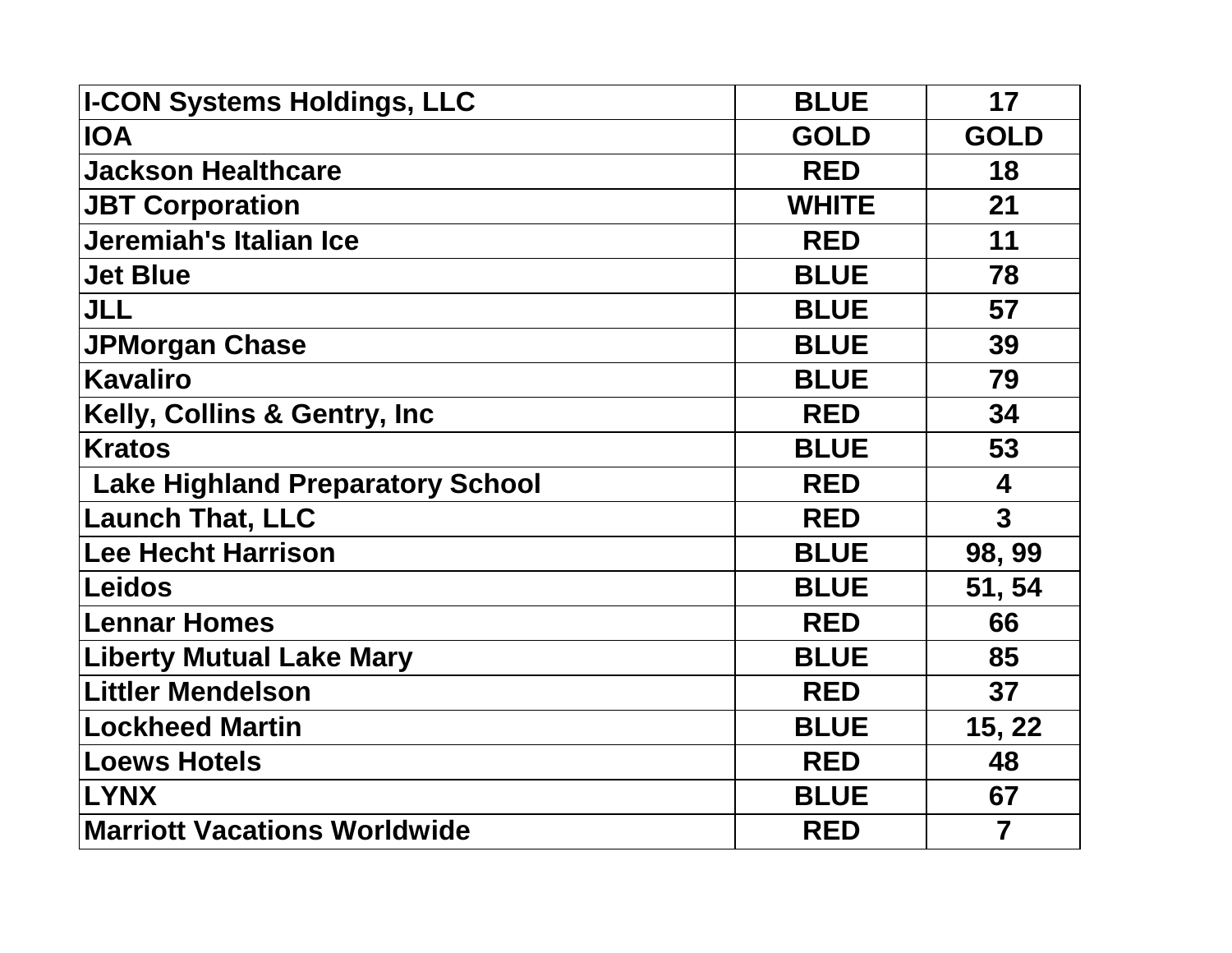| <b>Marshall Dennehey Warner Coleman &amp; Goggin</b> | <b>WHITE</b> | 4           |
|------------------------------------------------------|--------------|-------------|
| <b>MATTAMY HOMES</b>                                 | <b>GOLD</b>  | <b>GOLD</b> |
| <b>McCalla Raymer Leibert Pierce, LLC</b>            | <b>RED</b>   | 67          |
| <b>McCoy Federal Credit Union</b>                    | <b>BLUE</b>  | 20          |
| <b>Middlesex Corporation</b>                         | <b>BLUE</b>  | 94          |
| <b>MIS Insurance Services</b>                        | <b>WHITE</b> | 27, 28      |
| Mitsubishi Hitachi Power Systems, INC                | <b>RED</b>   | 6, 9        |
| <b>MIX 105.1</b>                                     | <b>GOLD</b>  | <b>GOLD</b> |
| <b>MORGAN STANLEY</b>                                | <b>GOLD</b>  | <b>GOLD</b> |
| <b>NAI Realvest</b>                                  | <b>RED</b>   | 58          |
| <b>NASA KSC</b>                                      | <b>BLUE</b>  | 110         |
| <b>National Retail Properties, Inc.</b>              | <b>BLUE</b>  | 16          |
| <b>North American Office Solutions</b>               | <b>BLUE</b>  | 14          |
| <b>Northrop Grumman</b>                              | <b>RED</b>   | 10          |
| <b>Ocean Optics Inc</b>                              | <b>WHITE</b> | 16          |
| <b>OCPS - RBELC</b>                                  | <b>RED</b>   | 8           |
| <b>Omicron</b>                                       | <b>RED</b>   | 15          |
| <b>One Call</b>                                      | <b>BLUE</b>  | 89          |
| <b>Oracle America Inc</b>                            | <b>BLUE</b>  | 56          |
| <b>Orange Blossom Family Health</b>                  | <b>RED</b>   | 31          |
| <b>Orange County Government</b>                      | <b>RED</b>   | 17          |
| <b>Orange County Sheriff's Office</b>                | <b>BLUE</b>  | 9, 10       |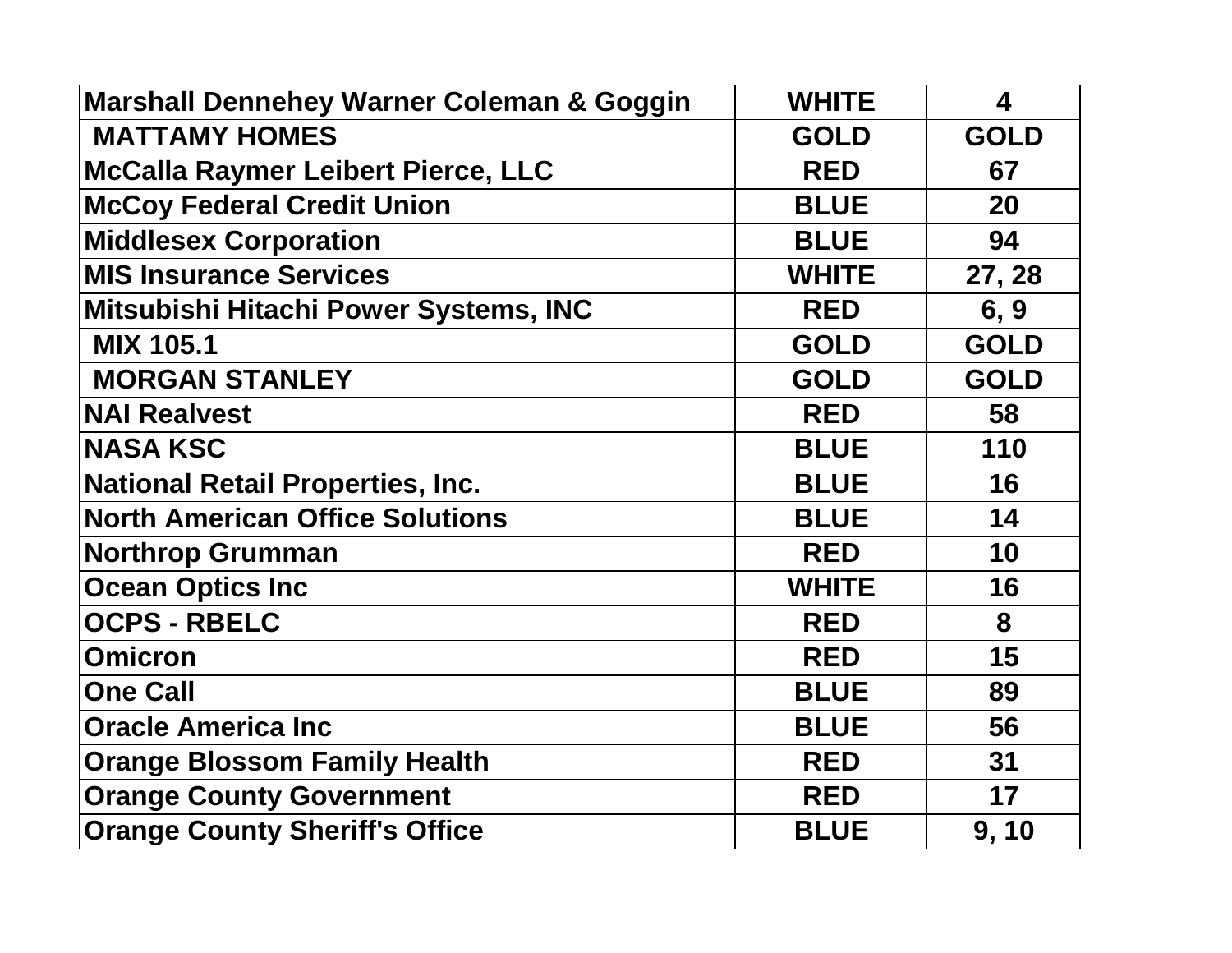| <b>ORANGE THEORY FITNESS</b>           |                  |                |
|----------------------------------------|------------------|----------------|
| <b>Orchid Medical</b>                  | <b>BLUE</b>      | 37             |
| <b>Orlando Economic Partnership</b>    | <b>RED</b>       | 62             |
| <b>Orlando Health</b>                  | <b>BLUE</b>      | 41             |
| <b>Orlando Police Department</b>       | <b>BLUE - BP</b> | 124            |
| <b>OrLANtech</b>                       | <b>BLUE - BP</b> | 121            |
| <b>OUC - The Reliable One</b>          | <b>BLUE</b>      | $\overline{2}$ |
| Parkway                                | <b>BLUE</b>      | 101            |
| <b>Paul Knopf Bigger</b>               | <b>BLUE</b>      | 74             |
| Paylocity                              | <b>RED</b>       | 19, 20         |
| <b>Pearson Bitman LLP</b>              | <b>BLUE</b>      | 27             |
| PlanSource                             | <b>BLUE</b>      | 58             |
| <b>Poulos &amp; Bennett</b>            | <b>RED</b>       | 45             |
| <b>Power Grid Engineering, LLC</b>     | <b>BLUE</b>      | 82             |
| PowerDMS                               | <b>RED</b>       | 42             |
| Protiviti                              | <b>RED</b>       | 40             |
| <b>PUBLIX</b>                          | <b>GOLD</b>      | <b>GOLD</b>    |
| Qorvo                                  | <b>BLUE</b>      | 23             |
| Quest, Inc.                            | <b>BLUE</b>      | 77             |
| Quintairos, Prieto, Wood & Boyer, P.A. | <b>BLUE</b>      | 86             |
| <b>Raglan Road</b>                     | <b>BLUE</b>      | 60             |
| <b>RAW THREADS</b>                     | <b>GOLD</b>      | <b>GOLD</b>    |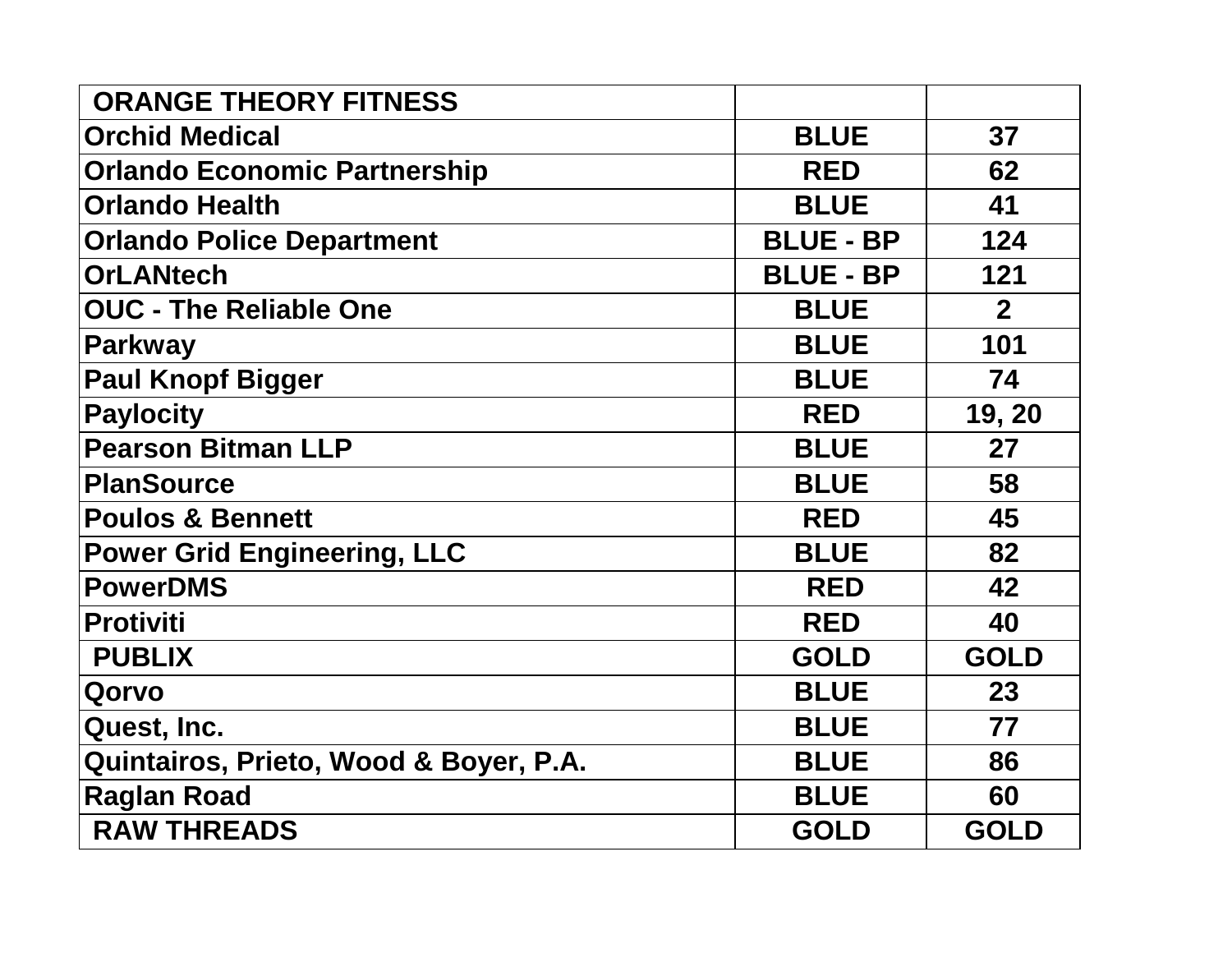| <b>RDV SPORTSPLEX</b>                   | <b>GOLD</b>  | <b>GOLD</b> |
|-----------------------------------------|--------------|-------------|
| <b>Red Lobster</b>                      | <b>RED</b>   | 56          |
| <b>Reebok</b>                           | <b>RED</b>   | 71          |
| <b>Reiss Engineering</b>                | <b>RED</b>   | 60          |
| <b>Reservations.com</b>                 | <b>RED</b>   | 24          |
| <b>RIEGL USA</b>                        | <b>RED</b>   | 51          |
| <b>RLF</b>                              | <b>WHITE</b> | 6           |
| <b>Rollins College R-Wellness</b>       | <b>BLUE</b>  | 31          |
| <b>Rosen Hotels &amp; Resorts</b>       | <b>BLUE</b>  | 49          |
| <b>RS&amp;H</b>                         | <b>BLUE</b>  | 33          |
| <b>Ryan Homes</b>                       | <b>RED</b>   | 50          |
| <b>S&amp;ME</b>                         | <b>BLUE</b>  | 46          |
| <b>SAFCO</b>                            | <b>WHITE</b> | 22          |
| <b>SAIC</b>                             | <b>RED</b>   | 29          |
| <b>Scholastic Book Fairs</b>            | <b>BLUE</b>  | 35, 36      |
| <b>SESCO LIGHTING</b>                   | <b>GOLD</b>  | <b>GOLD</b> |
| <b>SGM Engineering, Inc.</b>            | <b>BLUE</b>  | 87          |
| <b>Sherwin Williams - Orlando Plant</b> | <b>BLUE</b>  | 66          |
| <b>Shutts &amp; Bowen</b>               | <b>RED</b>   | 52          |
| Siemens 2018 IOA Corporate 5K Team      | <b>RED</b>   | 16          |
| <b>SIGNATURE FLIGHT SERVICES</b>        | <b>GOLD</b>  | <b>GOLD</b> |
| <b>STANTEC</b>                          | <b>RED</b>   | 61          |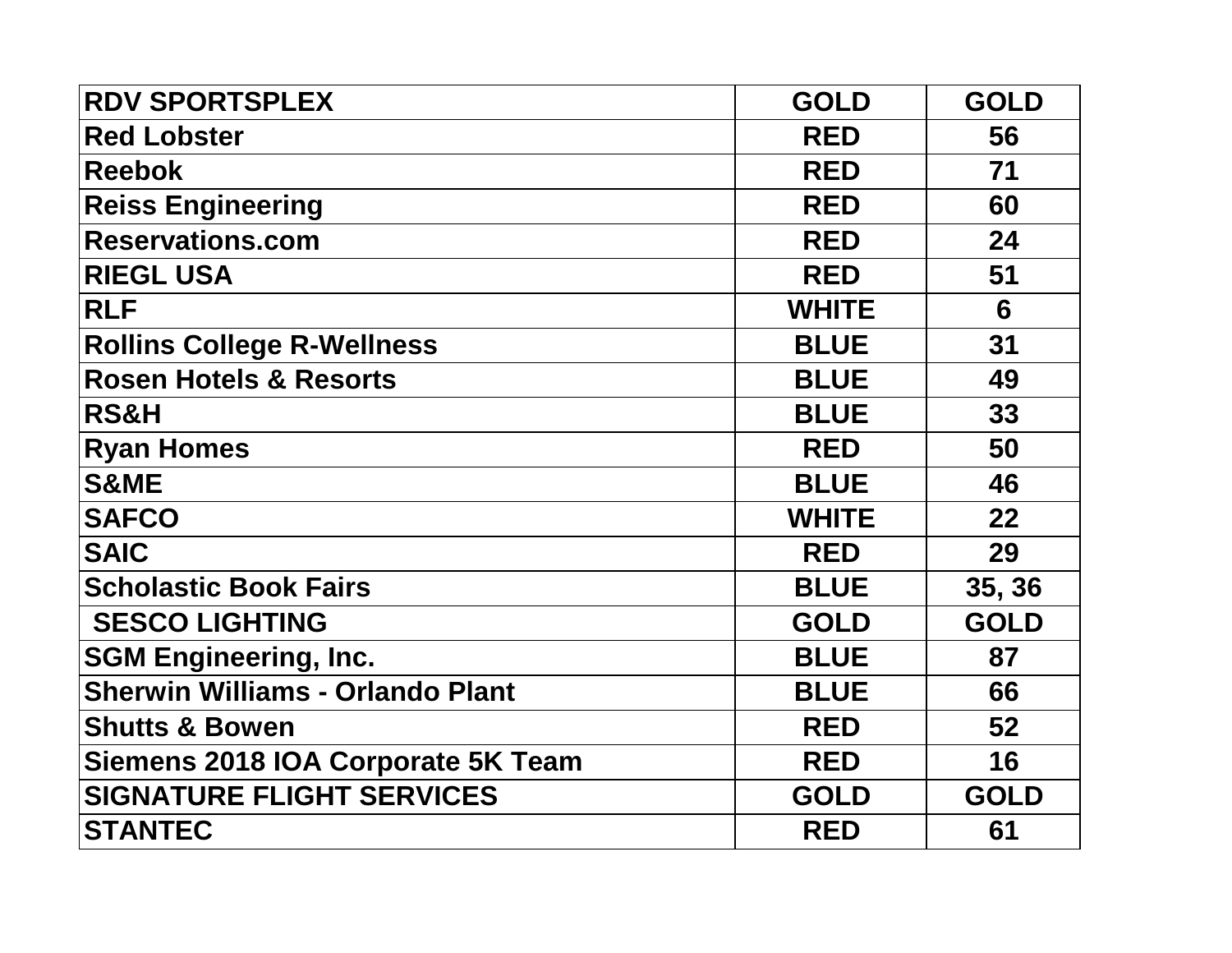| <b>STATE FARM</b>                        | <b>BLUE</b>      | <b>BLUE</b>  |
|------------------------------------------|------------------|--------------|
| <b>SUNNY 105.9</b>                       | <b>GOLD</b>      | <b>GOLD</b>  |
| <b>Suntrust Bank</b>                     | <b>RED</b>       | 49           |
| <b>Symantec</b>                          | <b>RED</b>       | 80           |
| <b>Tavistock</b>                         | <b>BLUE</b>      | 12           |
| <b>TEAM FISERV</b>                       | <b>BLUE</b>      | 81           |
| <b>TeamPHLY- Altamonte Springs, FL</b>   | <b>RED</b>       | 44           |
| <b>Tetra Tech</b>                        | <b>BLUE</b>      | 25           |
| <b>TEXTRON AVIATION</b>                  | <b>BLUE</b>      | 96           |
| <b>The Assistance Fund</b>               | <b>BLUE - BP</b> | 113          |
| <b>The Balmoral Group</b>                | <b>BLUE</b>      | 55           |
| The Rock Law Group, P.A.                 | <b>RED</b>       | 32           |
| thumbprint                               | <b>WHITE</b>     | $\mathbf{3}$ |
| <b>TLC Engineering</b>                   | <b>RED</b>       | 55           |
| <b>TLP Engineering Consultants, Inc.</b> | <b>WHITE</b>     | 26           |
| <b>TOBACCO FREE FLORIDA</b>              | <b>RED</b>       | <b>RED</b>   |
| <b>TOP GOLF</b>                          | <b>BLUE</b>      | <b>BLUE</b>  |
| <b>TRACK SHACK</b>                       | <b>GOLD</b>      | <b>GOLD</b>  |
| <b>TranSystems</b>                       | <b>WHITE</b>     | 1            |
| <b>TRAVELERS INSURANCE</b>               | <b>GOLD</b>      | <b>GOLD</b>  |
| <b>Tupperware Brands Corporation</b>     | <b>RED</b>       | 5            |
| U.S. Lawns, Inc.                         | <b>RED</b>       | 26           |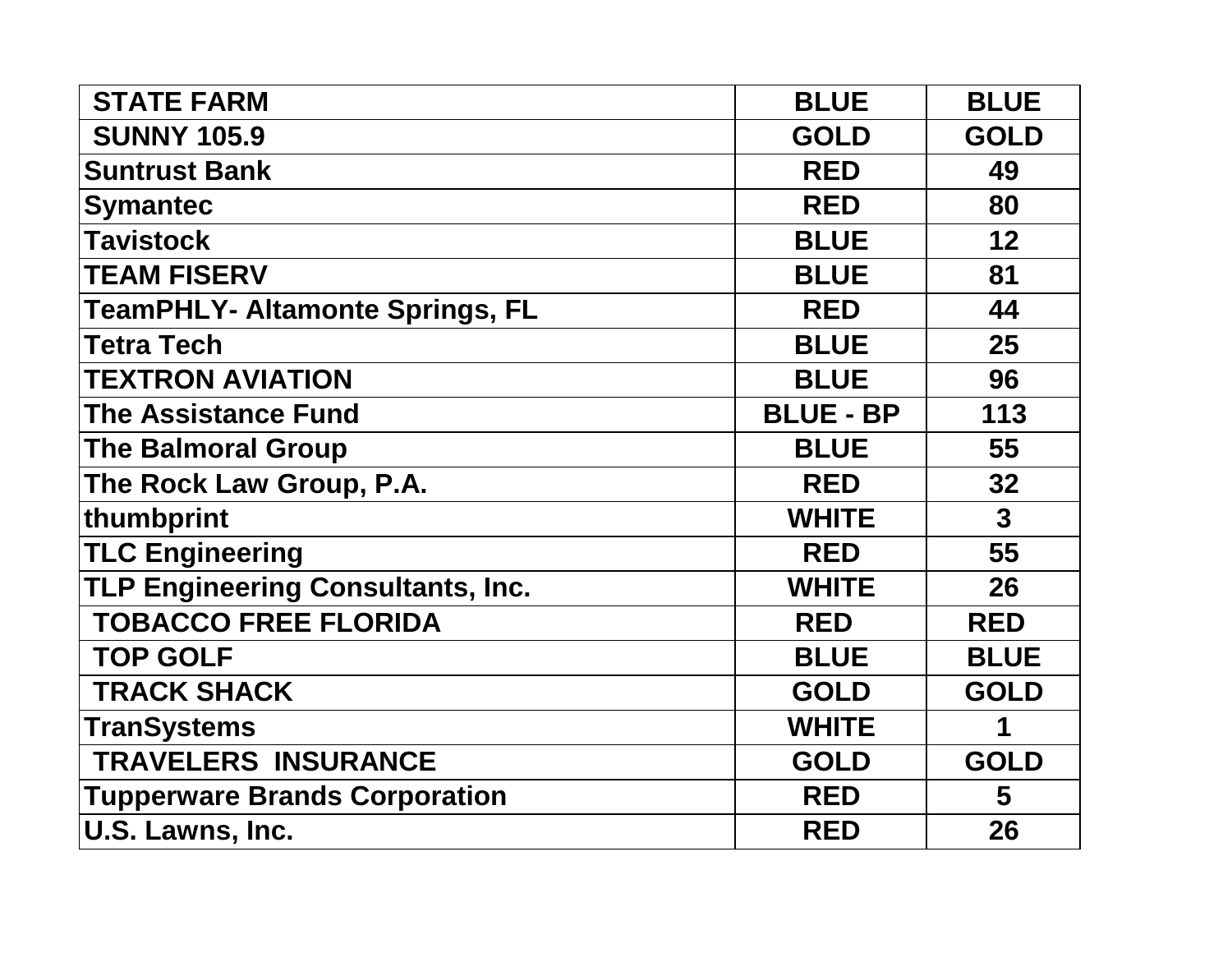| <b>U.S. Legal Support</b>                 | <b>RED</b>       | 53             |
|-------------------------------------------|------------------|----------------|
| <b>UNITED HEALTH CARE</b>                 | <b>GOLD</b>      | <b>GOLD</b>    |
| <b>Universal Orlando</b>                  | <b>BLUE</b>      | 48             |
| <b>Vacation Innovations</b>               | <b>BLUE</b>      | 18             |
| <b>VACO ORLANDO</b>                       | <b>GOLD</b>      | <b>GOLD</b>    |
| Vanasse Hangen Brustlin, Inc.             | <b>BLUE</b>      | 44             |
| <b>Veritas Technologies LLC</b>           | <b>BLUE</b>      | 3,4,7,8        |
| <b>Vermeer Southeast</b>                  | <b>WHITE</b>     | 23             |
| <b>Vistana Signature Experiences</b>      | <b>BLUE - BP</b> | 114            |
| <b>Walt Disney World Company</b>          | <b>GOLD</b>      | <b>GOLD</b>    |
| <b>Waterstone Mortgage</b>                | <b>BLUE</b>      | 26             |
| <b>Wells Fargo Advisors</b>               | <b>RED</b>       | 30             |
| <b>Westminster Communities of Florida</b> | <b>WHITE</b>     | 14             |
| <b>Wharton-Smith</b>                      | <b>BLUE</b>      | 45             |
| Wicker, Smith, O'Hara, McCoy & Ford, P.A. | <b>RED</b>       | 64             |
| <b>WIELAND</b>                            | <b>GOLD</b>      | <b>GOLD</b>    |
| <b>Wiley Education Services</b>           | <b>WHITE</b>     | $\overline{2}$ |
| <b>Williams Company</b>                   | <b>BLUE</b>      | 21             |
| <b>Wilson Elser</b>                       | <b>RED</b>       | 59             |
| <b>Winter Park Construction</b>           | <b>BLUE</b>      | 92, 93         |
| <b>Wyndham Vacation Ownership</b>         | <b>RED</b>       | 14             |
| <b>Wyndham Vacation Ownership</b>         | <b>RED</b>       | <b>14b</b>     |